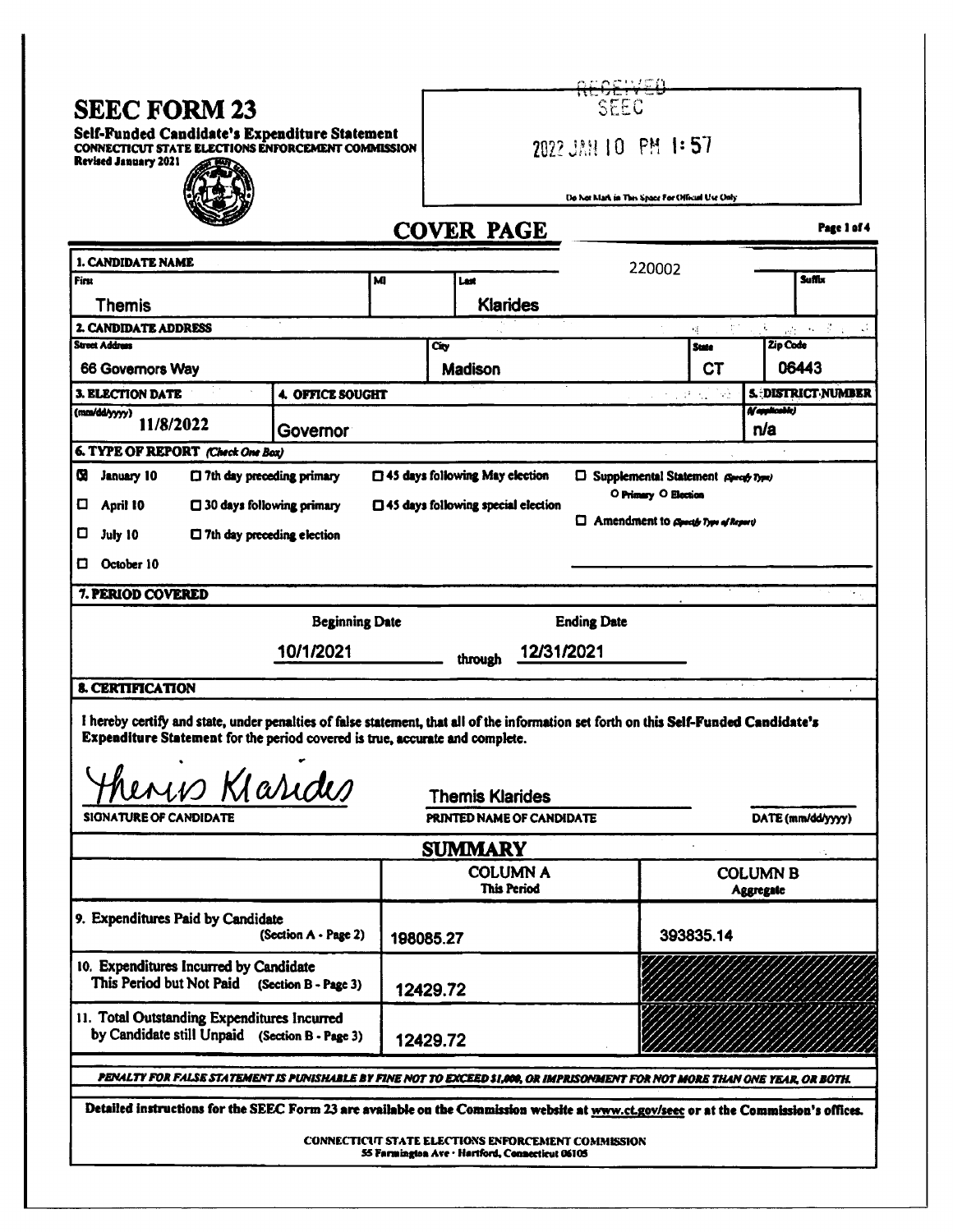#### **EXPENDITURES**

| NAME OF CANDIDATE                              |                                     |                                         |      | TV를 다 팔려 달린다 등 2017년이 보여주                         | TYPE OF REPORT AND RESIDENCE. |              |                                                                                                                                                                                                                                |
|------------------------------------------------|-------------------------------------|-----------------------------------------|------|---------------------------------------------------|-------------------------------|--------------|--------------------------------------------------------------------------------------------------------------------------------------------------------------------------------------------------------------------------------|
| <b>Themis Klarides</b>                         |                                     |                                         |      |                                                   | January 10, 2022              |              |                                                                                                                                                                                                                                |
|                                                |                                     | A. Expenses Paid by Candidate           |      |                                                   |                               |              | t and the second complete and the second control of the second second control of the second second second second second second second second second second second second second second second second second second second seco |
| Name of Payee                                  |                                     |                                         |      |                                                   |                               |              | Amount                                                                                                                                                                                                                         |
| <b>Percipient Strategies LLC</b>               |                                     |                                         |      |                                                   |                               | 13517.99     |                                                                                                                                                                                                                                |
| <b>Street Address</b><br>City                  |                                     |                                         |      |                                                   | <b>State</b>                  | Zip Code     |                                                                                                                                                                                                                                |
| PO Box 71613                                   | DC<br>Washington                    |                                         |      |                                                   |                               |              | 20024                                                                                                                                                                                                                          |
| Date of Payment                                | Purpose of Expenditure<br>(by code) | Description                             |      |                                                   |                               |              | Is this expenditure<br>coordinated with                                                                                                                                                                                        |
| 10/7/2021                                      | CNSLT                               | Research                                |      |                                                   |                               |              | more than one<br>candidate?                                                                                                                                                                                                    |
| Name of Candidate (if applicable)              |                                     |                                         |      | Office Sought                                     |                               |              | $\Box$ Yes $\Box$ No                                                                                                                                                                                                           |
|                                                |                                     |                                         |      |                                                   |                               |              | If yes, complete<br>Section A. Addendum                                                                                                                                                                                        |
| Name of Payce                                  |                                     |                                         |      |                                                   |                               |              | Amount                                                                                                                                                                                                                         |
| Paul Amarone                                   |                                     |                                         |      |                                                   |                               | 3215.00      |                                                                                                                                                                                                                                |
| <b>Street Address</b>                          |                                     |                                         | City |                                                   |                               | <b>State</b> | Zip Code                                                                                                                                                                                                                       |
| 1 Yale Ave.                                    |                                     |                                         |      | Milford                                           |                               | СT           | 06460                                                                                                                                                                                                                          |
| Date of Payment                                | Purpose of Expenditure              | Description                             |      |                                                   |                               |              | Is this expenditure                                                                                                                                                                                                            |
|                                                | (by code)                           |                                         |      |                                                   |                               |              | coordinated with<br>more than one                                                                                                                                                                                              |
| 10/7/2021<br>Name of Candidate (if applicable) | <b>CNSLT</b>                        | <b>Strategic Consulting</b>             |      |                                                   |                               |              | candidate?                                                                                                                                                                                                                     |
|                                                |                                     |                                         |      | <b>Office Sought</b>                              |                               |              | $\Box Y$ es $\Box$ No                                                                                                                                                                                                          |
|                                                |                                     |                                         |      |                                                   |                               |              | If yes, complete<br>Section A. Addendum                                                                                                                                                                                        |
| Name of Payee                                  |                                     |                                         |      |                                                   |                               |              | Amount                                                                                                                                                                                                                         |
| Strategic Partners & Media                     |                                     |                                         |      |                                                   |                               | 3000.00      |                                                                                                                                                                                                                                |
| <b>Street Address</b>                          |                                     |                                         | City |                                                   |                               | <b>State</b> | Zip Code                                                                                                                                                                                                                       |
| 1851A McGuckian St.                            |                                     |                                         |      | Annapolis                                         |                               | <b>MD</b>    | 21404                                                                                                                                                                                                                          |
| Date of Payment                                | Purpose of Expenditure              | Description                             |      |                                                   |                               |              | Is this expenditure                                                                                                                                                                                                            |
| 10/7/2021                                      | (by code)<br>CNSLT                  | <b>Digital Consulting</b>               |      |                                                   |                               |              | coordinated with<br>more than one                                                                                                                                                                                              |
| Name of Candidate (if applicable)              |                                     |                                         |      | <b>Office Sought</b>                              |                               |              | candidate?<br>□Yes ØNo                                                                                                                                                                                                         |
|                                                |                                     |                                         |      |                                                   |                               |              | If yes, complete                                                                                                                                                                                                               |
|                                                |                                     |                                         |      |                                                   |                               |              | Section A. Addendum                                                                                                                                                                                                            |
| Name of Payce                                  |                                     |                                         |      |                                                   |                               |              | Amount                                                                                                                                                                                                                         |
| Strategic Partners & Media                     |                                     |                                         |      |                                                   |                               | 8200.00      |                                                                                                                                                                                                                                |
| <b>Street Address</b>                          |                                     |                                         | City |                                                   |                               | <b>State</b> | Zip Code                                                                                                                                                                                                                       |
| 1851A McGuckian St.                            |                                     |                                         |      | Annapolis                                         |                               | <b>MD</b>    | 21404                                                                                                                                                                                                                          |
| Date of Payment                                | Purpose of Expenditure<br>(by code) | Description                             |      |                                                   |                               |              | Is this expenditure<br>coordinated with                                                                                                                                                                                        |
| 10/7/2021                                      | CNSLT                               | <b>Digital Consulting</b>               |      |                                                   |                               |              | more than one<br>candidate?                                                                                                                                                                                                    |
| Name of Candidate (if applicable)              |                                     |                                         |      | Office Sought                                     |                               |              | $\Box$ Yes $\Box$ No                                                                                                                                                                                                           |
|                                                |                                     |                                         |      |                                                   |                               |              | If yes, complete<br>Section A. Addendum                                                                                                                                                                                        |
|                                                |                                     |                                         |      | <b>SUBTOTAL Section A - This Page</b>             | 27932.99                      |              |                                                                                                                                                                                                                                |
|                                                |                                     |                                         |      | <b>TOTAL of additional Section A Pages</b>        | 170152.28                     |              |                                                                                                                                                                                                                                |
|                                                |                                     | TOTAL OF ALL EXPENSES PAID BY CANDIDATE |      | (Enter total on Line 9 of Cover Page)   198085.27 |                               |              |                                                                                                                                                                                                                                |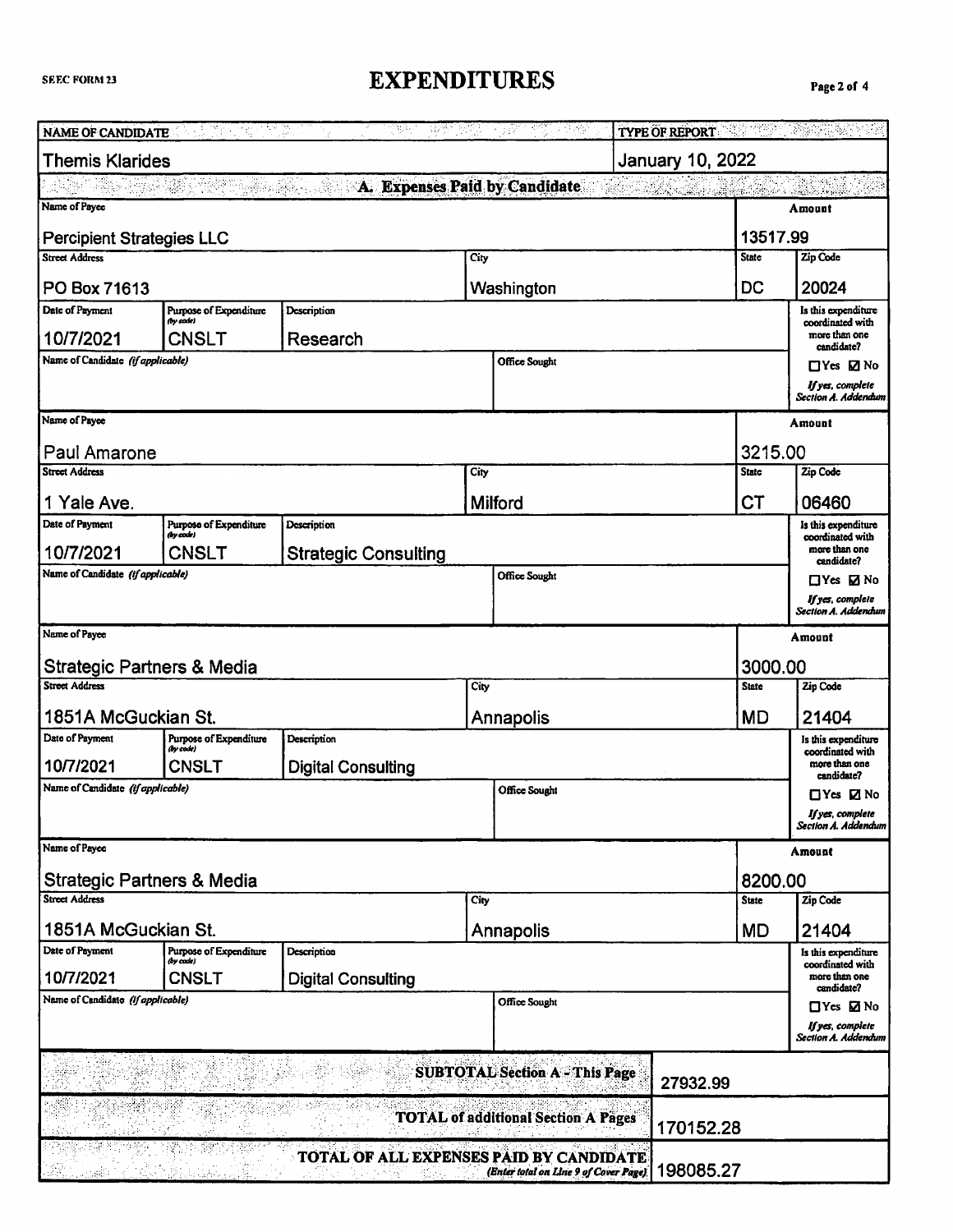#### **SEEC FORM 23**

### **EXPENDITURES**

|                                                         |                                     | <b>NAME OF CANDIDATE</b> the same of the same of the same of the same of the same of the same of the same of the same of the same of the same of the same of the same of the same of the same of the same of the same of the same o |                                            | TYPE OF REPORT AND RESIDENCE TYPE OF REPORT |                    |                                         |  |
|---------------------------------------------------------|-------------------------------------|-------------------------------------------------------------------------------------------------------------------------------------------------------------------------------------------------------------------------------------|--------------------------------------------|---------------------------------------------|--------------------|-----------------------------------------|--|
| <b>Themis Klarides</b>                                  |                                     | January 10, 2022                                                                                                                                                                                                                    |                                            |                                             |                    |                                         |  |
| Name of Creditor                                        |                                     | B. Expenses Incurred by Candidate this Period but Not Paid                                                                                                                                                                          |                                            |                                             | <b>MARKET STAR</b> | <b>Amount Incurred</b>                  |  |
| <b>Tusk Productions LLC</b>                             |                                     |                                                                                                                                                                                                                                     |                                            |                                             | 10000.00           |                                         |  |
| <b>Street Address</b>                                   |                                     |                                                                                                                                                                                                                                     | City                                       |                                             | <b>State</b>       | <b>Zip Code</b>                         |  |
| 38 Lakewood Dr.                                         |                                     |                                                                                                                                                                                                                                     | Denville                                   |                                             | <b>NJ</b>          | 07834                                   |  |
| Date Incurred                                           | Purpose of Expenditure<br>(by code) | Description                                                                                                                                                                                                                         |                                            |                                             |                    | Is this expenditure<br>coordinated with |  |
| 12/20/2021                                              | CNSLT                               | <b>Fundraising consulting</b>                                                                                                                                                                                                       |                                            |                                             |                    | more than one<br>candidate?             |  |
| Name of Candidate (if applicable)                       |                                     |                                                                                                                                                                                                                                     | <b>Office Sought</b>                       |                                             |                    | $\Box$ Yes $\Box$ No                    |  |
|                                                         |                                     |                                                                                                                                                                                                                                     |                                            |                                             |                    | If yes, complete<br>Section B. Addendum |  |
| Name of Creditor                                        |                                     |                                                                                                                                                                                                                                     |                                            |                                             |                    | <b>Amount Incurred</b>                  |  |
| Huckaby Davis Lisker Inc.                               |                                     |                                                                                                                                                                                                                                     |                                            |                                             |                    | 2200.00                                 |  |
| <b>Street Address</b>                                   |                                     |                                                                                                                                                                                                                                     | City                                       |                                             | State              | Zip Code                                |  |
| 228 S. Washington St. Ste. 115                          |                                     |                                                                                                                                                                                                                                     | Alexandria                                 |                                             | VA                 | 22314                                   |  |
| Date Incurred                                           | Purpose of Expenditure<br>(by code) | Description                                                                                                                                                                                                                         |                                            |                                             |                    | Is this expenditure<br>coordinated with |  |
| 12/10/2021                                              | CNSLT                               | <b>Compliance Consulting</b>                                                                                                                                                                                                        |                                            |                                             |                    | more than one<br>candidate?             |  |
| Name of Candidate (if applicable)                       |                                     |                                                                                                                                                                                                                                     | <b>Office Sought</b>                       |                                             |                    | $\Box$ Yes $\Box$ No                    |  |
|                                                         |                                     |                                                                                                                                                                                                                                     |                                            |                                             |                    | If yes, complete<br>Section B. Addendum |  |
| Name of Creditor                                        |                                     |                                                                                                                                                                                                                                     |                                            |                                             |                    | <b>Amount Incurred</b>                  |  |
| Sebastian Rougemont                                     |                                     |                                                                                                                                                                                                                                     |                                            |                                             | 229.72             |                                         |  |
| <b>Street Address</b>                                   |                                     |                                                                                                                                                                                                                                     | City                                       |                                             | <b>State</b>       | Zip Code                                |  |
| 140 Huyshope Ave., #308                                 |                                     |                                                                                                                                                                                                                                     | Hartford                                   |                                             | СT                 | 06106                                   |  |
| Date Incurred                                           | Purpose of Expenditure              | Description                                                                                                                                                                                                                         |                                            |                                             |                    | Is this expenditure                     |  |
| 12/8/2021                                               | (by code)<br><b>OFFICE</b>          | <b>Expense Reimbursement</b>                                                                                                                                                                                                        |                                            |                                             |                    | coordinated with<br>more than one       |  |
| Name of Candidate (if applicable)                       |                                     |                                                                                                                                                                                                                                     | Office Sought                              |                                             |                    | candidate?<br>$\Box$ Yes $\Box$ No      |  |
|                                                         |                                     |                                                                                                                                                                                                                                     |                                            |                                             |                    | If yes, complete<br>Section B. Addendur |  |
| Name of Creditor                                        |                                     |                                                                                                                                                                                                                                     |                                            |                                             |                    |                                         |  |
|                                                         |                                     |                                                                                                                                                                                                                                     |                                            |                                             |                    | <b>Amount Incurred</b>                  |  |
| <b>Street Address</b>                                   |                                     |                                                                                                                                                                                                                                     | City                                       |                                             | <b>State</b>       | Zip Code                                |  |
|                                                         |                                     |                                                                                                                                                                                                                                     |                                            |                                             |                    |                                         |  |
| Date Incurred                                           | Purpose of Expenditure              | Description                                                                                                                                                                                                                         |                                            |                                             |                    | Is this expenditure                     |  |
|                                                         | (by code)                           |                                                                                                                                                                                                                                     |                                            |                                             |                    | coordinated with<br>more than one       |  |
| Name of Candidate (if applicable)                       |                                     |                                                                                                                                                                                                                                     | Office Sought                              |                                             |                    | candidate?<br>$\Box$ Yes $\Box$ No      |  |
|                                                         |                                     |                                                                                                                                                                                                                                     |                                            |                                             |                    | If yes, complete                        |  |
|                                                         |                                     |                                                                                                                                                                                                                                     | Report a STARRE                            |                                             |                    | Section B. Addendum                     |  |
|                                                         | 宗城郡                                 |                                                                                                                                                                                                                                     | <b>SUBTOTAL Section B - This Page</b>      | 12429.72                                    |                    |                                         |  |
|                                                         |                                     | 2999                                                                                                                                                                                                                                | <b>TOTAL of additional Section B Pages</b> |                                             |                    |                                         |  |
| <b>BUT NOT PAID</b>                                     | an Salaman Alba<br>Alba             | TOTAL OF ALL EXPENSES INCURRED BY CANDIDATE DURING THIS PERIOD<br>1999년 - 1920년<br>대한민국                                                                                                                                             | (Enter total on Line 10 of Cover Page)     |                                             | 12429.72           |                                         |  |
| Previous Reported Expenses Unpaid and Still Outstanding |                                     |                                                                                                                                                                                                                                     |                                            |                                             | 0.00               |                                         |  |
|                                                         |                                     | TOTAL OF ALL EXPENSES INCURRED BY CANDIDATE BUT NOT PAID                                                                                                                                                                            | (Enter total on Line 11 of Cover Page)     | 12429.72                                    |                    |                                         |  |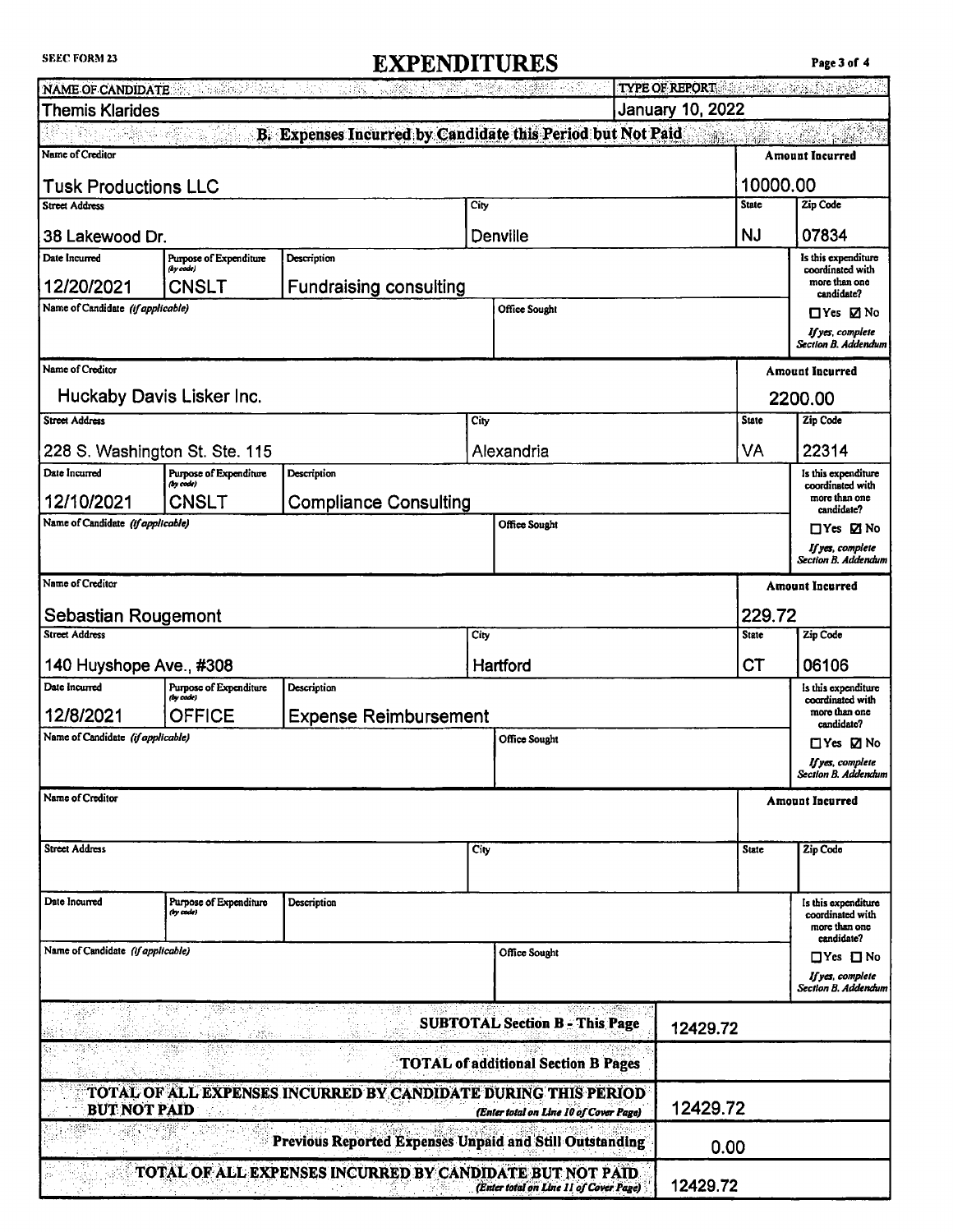## **EXPENDITURES**

| NAME OF CANDIDATE                              |                                     |                                                                       |      |                                            | <b>TYPE OF REPORT</b>   |                        |                                                 |
|------------------------------------------------|-------------------------------------|-----------------------------------------------------------------------|------|--------------------------------------------|-------------------------|------------------------|-------------------------------------------------|
|                                                |                                     |                                                                       |      |                                            |                         |                        |                                                 |
| <b>Themis Klarides</b>                         |                                     |                                                                       |      |                                            | <b>January 10, 2022</b> |                        |                                                 |
| Last Name of Worker/Consultant                 |                                     | C. Itemization of Reimbursements to Candidate Workers and Consultants |      | First                                      |                         |                        | MI                                              |
|                                                |                                     |                                                                       |      |                                            |                         |                        |                                                 |
| Rougemont<br>Secondary Payee                   |                                     |                                                                       |      | Sebastian                                  |                         |                        |                                                 |
|                                                |                                     |                                                                       |      |                                            |                         |                        | Amount                                          |
| <b>Staples</b><br><b>Street Address</b>        |                                     |                                                                       |      |                                            |                         | 211.73<br><b>State</b> |                                                 |
|                                                |                                     |                                                                       | City |                                            |                         |                        | Zip Code                                        |
| 2550 Albany Ave.                               |                                     |                                                                       |      | <b>West Hartford</b>                       |                         | <b>CT</b>              | 06117                                           |
| Date of Payment                                | Purpose of Expenditure<br>(by code) | Description                                                           |      |                                            |                         |                        | Is this expenditure<br>coordinated with         |
| 10/7/2021                                      | OFFICE                              | <b>Office Supplies</b>                                                |      |                                            |                         |                        | more than one<br>candidate?                     |
| Name of Candidate (if applicable)              |                                     |                                                                       |      | Office Sought                              |                         |                        | $\Box$ Yes $\Box$ No                            |
|                                                |                                     |                                                                       |      |                                            |                         |                        | If yes, complete<br>Section C. Addendum         |
| Last Name of Worker/Consultant                 |                                     |                                                                       |      | First                                      |                         |                        | MI                                              |
| Rougemont                                      |                                     |                                                                       |      | Sebastian                                  |                         |                        |                                                 |
| Secondary Payee                                |                                     |                                                                       |      |                                            |                         |                        | Amount                                          |
| <b>USPS</b>                                    |                                     |                                                                       |      |                                            |                         | 24.19                  |                                                 |
| <b>Street Address</b>                          |                                     |                                                                       | City |                                            |                         | <b>State</b>           | Zip Code                                        |
|                                                |                                     |                                                                       |      | <b>CT</b>                                  |                         |                        | 06033                                           |
| 145 New London Turnpike<br>Date of Payment     | Purpose of Expenditure              | Description                                                           |      | Glastonbury                                |                         |                        | Is this expenditure                             |
|                                                | (by code)                           |                                                                       |      |                                            |                         |                        | coordinated with<br>more than one               |
| 10/7/2021<br>Name of Candidate (if applicable) | <b>POST</b>                         | Postage                                                               |      | Office Sought                              |                         |                        | candidate?                                      |
|                                                |                                     |                                                                       |      |                                            |                         |                        | $\Box$ Yes $\Box$ No<br>If yes, complete        |
|                                                |                                     |                                                                       |      |                                            |                         |                        | Section C. Addendum                             |
| Last Name of Worker/Consultant                 |                                     |                                                                       |      | First                                      |                         |                        | MI                                              |
|                                                |                                     |                                                                       |      |                                            |                         |                        |                                                 |
| Secondary Payee                                |                                     |                                                                       |      |                                            |                         |                        | Amount                                          |
|                                                |                                     |                                                                       |      |                                            |                         |                        |                                                 |
| <b>Street Address</b>                          |                                     |                                                                       | City |                                            |                         | <b>State</b>           | Zip Code                                        |
|                                                |                                     |                                                                       |      |                                            |                         |                        |                                                 |
| Date of Payment                                | Purpose of Expenditure<br>(by code) | Description                                                           |      |                                            |                         |                        | Is this expenditure                             |
|                                                |                                     |                                                                       |      |                                            |                         |                        | coordinated with<br>more than one<br>candidate? |
| Name of Candidate (if applicable)              |                                     |                                                                       |      | Office Sought                              |                         |                        | $\Box$ Yes $\Box$ No                            |
|                                                |                                     |                                                                       |      |                                            |                         |                        | If yes, complete                                |
|                                                |                                     |                                                                       |      |                                            |                         |                        | Section C. Addendum                             |
| <b>SUBTOTAL Section C - This Page</b>          |                                     |                                                                       |      |                                            | 235.92                  |                        |                                                 |
|                                                |                                     |                                                                       |      | <b>TOTAL of additional Section C Pages</b> |                         |                        |                                                 |
|                                                |                                     |                                                                       |      |                                            |                         |                        |                                                 |
|                                                |                                     | TOTAL OF ALL REMIBURSEMENTS TO CANDIDATE WORKERS AND CONSULTANTS      |      |                                            | 235.92                  |                        |                                                 |
|                                                |                                     |                                                                       |      |                                            |                         |                        |                                                 |
|                                                |                                     |                                                                       |      |                                            |                         |                        |                                                 |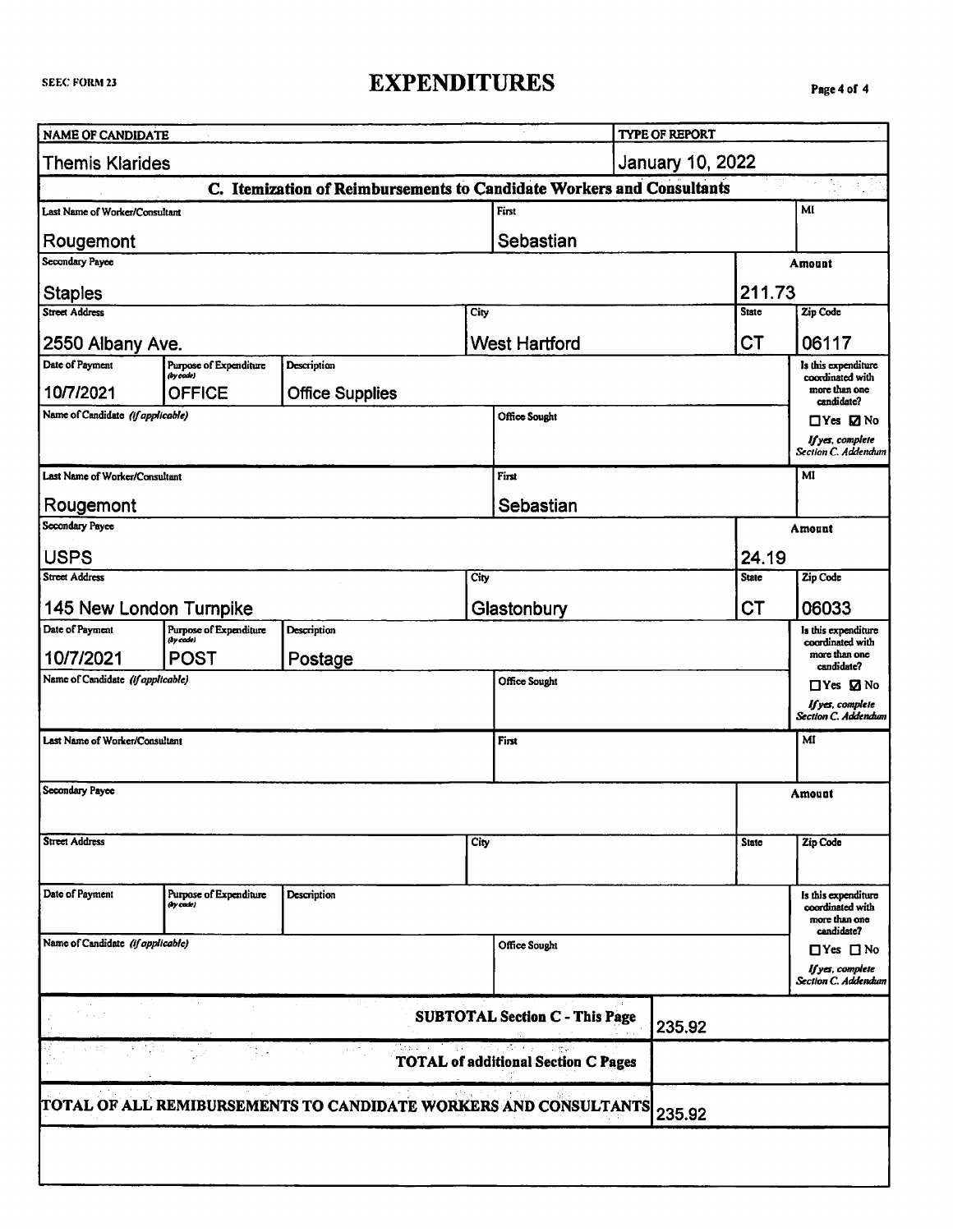# **Section A. ADDITIONAL PAGE**  $\frac{1}{1}$  of  $\frac{5}{1}$

| 그 학교 회장 김 선수들이 반대로 맞았다. 그가 부실에<br>https://www.go<br>NAME OF CANDIDATE AND THE STATE OF CANDIDATE<br>- 明確な<br><b>TYPE OF REPORT</b> |                                     |                                          |                                       |           |                                    |                                         |  |  |  |
|------------------------------------------------------------------------------------------------------------------------------------|-------------------------------------|------------------------------------------|---------------------------------------|-----------|------------------------------------|-----------------------------------------|--|--|--|
| January 10, 2022<br><b>Themis Klarides</b>                                                                                         |                                     |                                          |                                       |           |                                    |                                         |  |  |  |
| An China an<br>A. Expenses Paid by Candidate                                                                                       |                                     |                                          |                                       |           |                                    |                                         |  |  |  |
| Name of Payce<br>Amount                                                                                                            |                                     |                                          |                                       |           |                                    |                                         |  |  |  |
| 20000.00<br><b>Battleground Strategies</b>                                                                                         |                                     |                                          |                                       |           |                                    |                                         |  |  |  |
| <b>Street Address</b>                                                                                                              |                                     |                                          | City                                  |           | <b>State</b>                       | Zip Code                                |  |  |  |
| DC<br>Washington<br>3545 13th St., NW #3                                                                                           |                                     |                                          |                                       |           |                                    | 20010                                   |  |  |  |
| Date of Payment                                                                                                                    | Purpose of Expenditure<br>(by code) | Description                              |                                       |           |                                    | Is this expenditure<br>coordinated with |  |  |  |
| 10/7/2021                                                                                                                          | <b>CNSLT</b>                        | <b>Strategic Consulting</b>              |                                       |           |                                    | more than one<br>candidate?             |  |  |  |
| Name of Candidate (if applicable)                                                                                                  |                                     |                                          | Office Sought                         |           |                                    | $\Box$ Yes $\Box$ No                    |  |  |  |
|                                                                                                                                    |                                     |                                          |                                       |           |                                    | If yes, complete<br>Section A. Addendum |  |  |  |
| Name of Payee                                                                                                                      |                                     |                                          |                                       |           |                                    | Amount                                  |  |  |  |
|                                                                                                                                    |                                     |                                          |                                       |           |                                    |                                         |  |  |  |
| Sebastian Rougemont<br>Street Address                                                                                              |                                     |                                          | City                                  |           | 9989.00<br><b>State</b>            | Zip Code                                |  |  |  |
|                                                                                                                                    |                                     |                                          |                                       |           |                                    |                                         |  |  |  |
| 140 Huyshope Ave., #308                                                                                                            |                                     |                                          | Hartford                              |           | CT                                 | 06106                                   |  |  |  |
| Date of Payment                                                                                                                    | Purpose of Expenditure<br>(by code) | Description                              |                                       |           |                                    | is this expenditure<br>coordinated with |  |  |  |
| 10/7/2021                                                                                                                          | <b>CNSLT</b>                        | <b>Strategic Consulting</b>              |                                       |           |                                    | more than one<br>candidate?             |  |  |  |
| Name of Candidate (if applicable)                                                                                                  |                                     |                                          | <b>Office Sought</b>                  |           |                                    | $\Box$ Yes $\Box$ No                    |  |  |  |
|                                                                                                                                    |                                     |                                          |                                       |           |                                    | If yes, complete<br>Section A. Addendum |  |  |  |
| Name of Payee<br>Amount                                                                                                            |                                     |                                          |                                       |           |                                    |                                         |  |  |  |
| Sebastian Rougemont                                                                                                                |                                     |                                          |                                       |           | 235.92                             |                                         |  |  |  |
| <b>Street Address</b>                                                                                                              |                                     |                                          | City                                  |           | <b>State</b>                       | Zip Code                                |  |  |  |
| 140 Huyshope Ave., #308                                                                                                            |                                     |                                          | Hartford                              | <b>CT</b> | 06106                              |                                         |  |  |  |
| Date of Payment                                                                                                                    | Purpose of Expenditure<br>(by code) | Description                              |                                       |           |                                    | Is this expenditure                     |  |  |  |
| 10/7/2021                                                                                                                          | <b>OFFICE</b>                       | <b>Expense Reimbursement-See Details</b> |                                       |           |                                    | coordinated with<br>more than one       |  |  |  |
| Name of Candidate (if applicable)                                                                                                  |                                     |                                          | Office Sought                         |           | candidate?<br>$\Box$ Yes $\Box$ No |                                         |  |  |  |
|                                                                                                                                    |                                     |                                          |                                       |           | If yes, complete                   |                                         |  |  |  |
| Name of Payee                                                                                                                      |                                     |                                          |                                       |           |                                    | Section A. Addendum                     |  |  |  |
|                                                                                                                                    |                                     |                                          |                                       |           |                                    | Amount                                  |  |  |  |
| Murtha Cullina LLP                                                                                                                 |                                     |                                          |                                       |           | 2500.00                            |                                         |  |  |  |
| Street Address                                                                                                                     |                                     |                                          | City                                  |           | <b>State</b>                       | Zip Code                                |  |  |  |
| 280 Trumbull St., 12th Fl.                                                                                                         |                                     |                                          | Hartford                              |           | <b>CT</b>                          | 06103                                   |  |  |  |
| Date of Payment                                                                                                                    | Purpose of Expenditure<br>(by code) | Description                              |                                       |           |                                    | Is this expenditure<br>coordinated with |  |  |  |
| 10/7/2021                                                                                                                          | <b>CNSLT</b>                        | <b>Legal Fees</b>                        |                                       |           |                                    | more than one<br>candidate?             |  |  |  |
| Name of Candidate (if applicable)                                                                                                  |                                     |                                          | Office Sought                         |           |                                    | $\Box$ Yes $\Box$ No                    |  |  |  |
|                                                                                                                                    |                                     |                                          |                                       |           |                                    | If yes, complete<br>Section A. Addendum |  |  |  |
|                                                                                                                                    |                                     |                                          | <b>SUBTOTAL Section A - This Page</b> |           |                                    |                                         |  |  |  |
| 32724.92                                                                                                                           |                                     |                                          |                                       |           |                                    |                                         |  |  |  |
|                                                                                                                                    |                                     |                                          |                                       |           |                                    |                                         |  |  |  |
|                                                                                                                                    |                                     |                                          |                                       |           |                                    |                                         |  |  |  |
|                                                                                                                                    |                                     |                                          |                                       |           |                                    |                                         |  |  |  |
|                                                                                                                                    |                                     |                                          |                                       |           |                                    |                                         |  |  |  |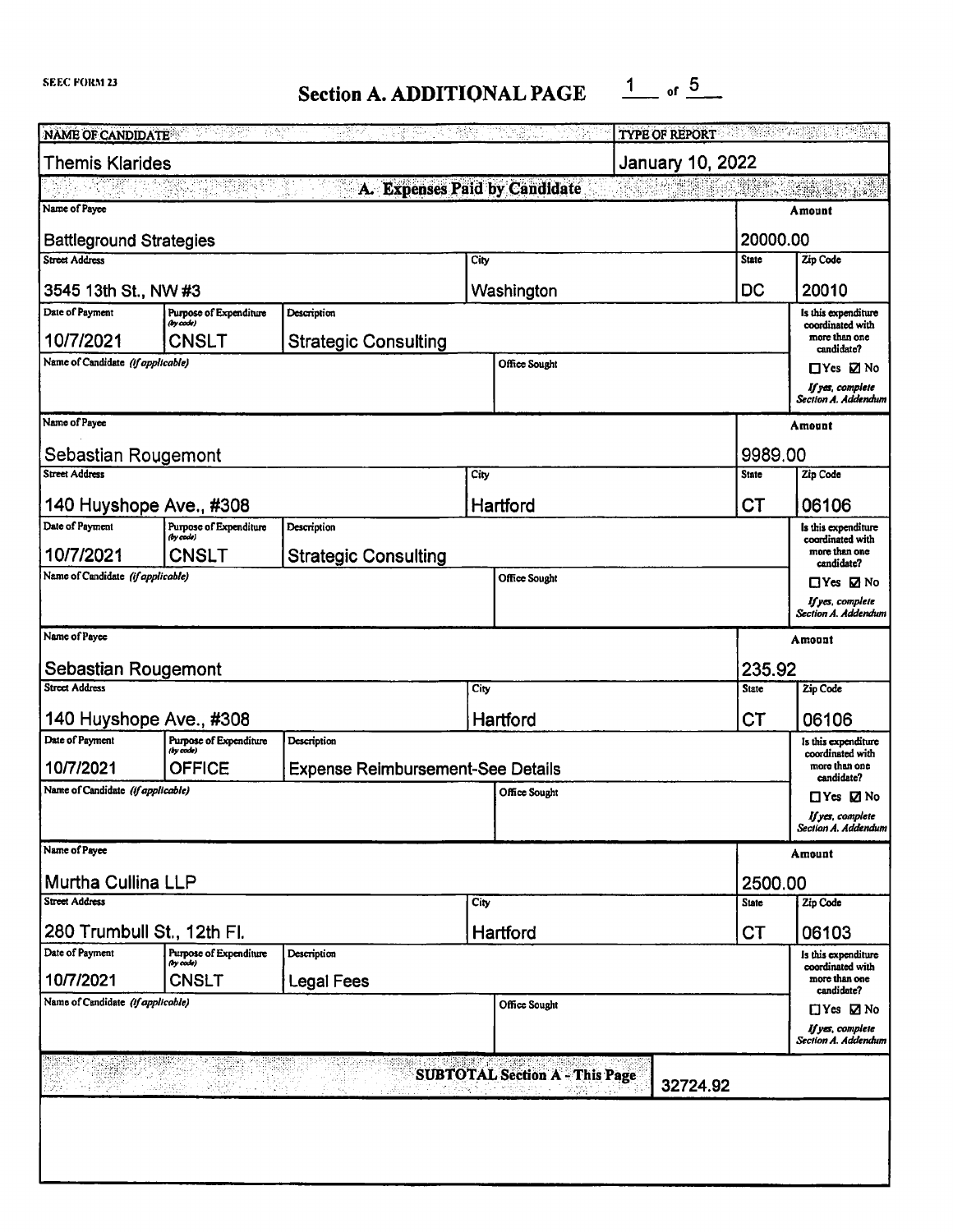**Section A. ADDITIONAL PAGE**  $\frac{2}{\ }$  of  $\frac{5}{\ }$ 

| NAME OF CANDIDATE                                 |                                            |                               |                      |                      | TYPE OF REPORT <b>EXAMPLE 2018</b> |              | $\mathbb{R}^{n \times n \times n}$              |  |  |  |
|---------------------------------------------------|--------------------------------------------|-------------------------------|----------------------|----------------------|------------------------------------|--------------|-------------------------------------------------|--|--|--|
| <b>January 10, 2022</b><br><b>Themis Klarides</b> |                                            |                               |                      |                      |                                    |              |                                                 |  |  |  |
| A. Expenses Paid by Candidate<br>经人名英格兰<br>1.5.1  |                                            |                               |                      |                      |                                    |              |                                                 |  |  |  |
| Name of Payee<br>Amount                           |                                            |                               |                      |                      |                                    |              |                                                 |  |  |  |
| 5000.00<br><b>Tusk Productions LLC</b>            |                                            |                               |                      |                      |                                    |              |                                                 |  |  |  |
| Street Address                                    |                                            |                               | City                 |                      |                                    | <b>State</b> | Zip Code                                        |  |  |  |
| 38 Lakewood Dr.                                   |                                            |                               |                      | <b>Denville</b>      |                                    | <b>NJ</b>    | 07834                                           |  |  |  |
| Date of Payment                                   | Purpose of Expenditure<br>(by code)        | Description                   |                      |                      |                                    |              | Is this expenditure<br>coordinated with         |  |  |  |
| 11/16/2021                                        | <b>CNSLT</b>                               | <b>Fundraising Consulting</b> |                      |                      |                                    |              | more than one<br>candidate?                     |  |  |  |
| Name of Candidate (If applicable)                 |                                            |                               |                      | Office Sought        |                                    |              | $\Box$ Yes $\Box$ No                            |  |  |  |
|                                                   |                                            |                               |                      |                      |                                    |              | If yes, complete<br>Section A. Addendum         |  |  |  |
| Name of Payee                                     |                                            |                               |                      |                      |                                    |              | Amount                                          |  |  |  |
| Sebastian Rougemont                               |                                            |                               |                      |                      |                                    | 9989.00      |                                                 |  |  |  |
| <b>Street Address</b>                             |                                            |                               | City                 |                      |                                    | <b>State</b> | Zip Code                                        |  |  |  |
| 140 Huyshope Ave., #308                           |                                            |                               |                      | Hartford             |                                    | СT           | 06106                                           |  |  |  |
| Date of Payment                                   | Purpose of Expenditure<br>(by code)        | Description                   |                      |                      |                                    |              | Is this expenditure                             |  |  |  |
| 11/16/2021                                        | <b>CNSLT</b>                               | <b>Strategic Consulting</b>   |                      |                      |                                    |              | coordinated with<br>more than one<br>candidate? |  |  |  |
| Name of Candidate (if applicable)                 |                                            |                               |                      | <b>Office Sought</b> |                                    |              | □Yes ØNo                                        |  |  |  |
|                                                   |                                            |                               |                      |                      |                                    |              | If yes, complete<br>Section A. Addendum         |  |  |  |
| Name of Payee                                     |                                            |                               |                      |                      |                                    |              | Amount                                          |  |  |  |
| <b>Strategic Partners &amp; Media</b>             |                                            |                               |                      |                      |                                    | 8200.00      |                                                 |  |  |  |
| <b>Street Address</b>                             |                                            |                               | City                 |                      |                                    | <b>State</b> | Zip Code                                        |  |  |  |
| 1851A McGuckian St.                               |                                            |                               |                      | <b>Annapolis</b>     |                                    | <b>MD</b>    | 21401                                           |  |  |  |
| Date of Payment                                   | <b>Purpose of Expenditure</b><br>(by code) | Description                   |                      |                      |                                    |              | Is this expenditure<br>coordinated with         |  |  |  |
| 11/16/2021                                        | CNSLT                                      | <b>Digital Consulting</b>     |                      |                      |                                    |              | more than one<br>candidate?                     |  |  |  |
| Name of Candidate (if applicable)                 |                                            |                               | <b>Office Sought</b> |                      |                                    |              | □Yes ØNo                                        |  |  |  |
|                                                   |                                            |                               |                      |                      |                                    |              | If yes, complete<br>Section A. Addendum         |  |  |  |
| Name of Payce                                     |                                            |                               |                      |                      |                                    |              | Amount                                          |  |  |  |
| <b>Strategic Partners &amp; Media</b>             |                                            |                               |                      |                      |                                    | 3000.00      |                                                 |  |  |  |
| Street Address                                    |                                            |                               | City                 |                      |                                    | <b>State</b> | Zip Code                                        |  |  |  |
| 1851A McGuckian St.                               |                                            |                               |                      | Annapolis            |                                    | <b>MD</b>    | 21401                                           |  |  |  |
| Date of Payment                                   | Purpose of Expenditure<br>(by rode)        | Description                   |                      |                      |                                    |              | Is this expenditure<br>coordinated with         |  |  |  |
| 11/16/2021                                        | CNSLT                                      | <b>Digital Consulting</b>     |                      |                      |                                    |              | more than one<br>candidate?                     |  |  |  |
| Name of Candidate (if applicable)                 |                                            |                               |                      | Office Sought        |                                    |              | $\Box$ Yes $\Box$ No                            |  |  |  |
|                                                   |                                            |                               |                      |                      |                                    |              | If yes, complete<br>Section A. Addendum         |  |  |  |
| <b>SUBTOTAL Section A - This Page</b><br>26189.00 |                                            |                               |                      |                      |                                    |              |                                                 |  |  |  |
|                                                   |                                            |                               |                      |                      |                                    |              |                                                 |  |  |  |
|                                                   |                                            |                               |                      |                      |                                    |              |                                                 |  |  |  |
|                                                   |                                            |                               |                      |                      |                                    |              |                                                 |  |  |  |
|                                                   |                                            |                               |                      |                      |                                    |              |                                                 |  |  |  |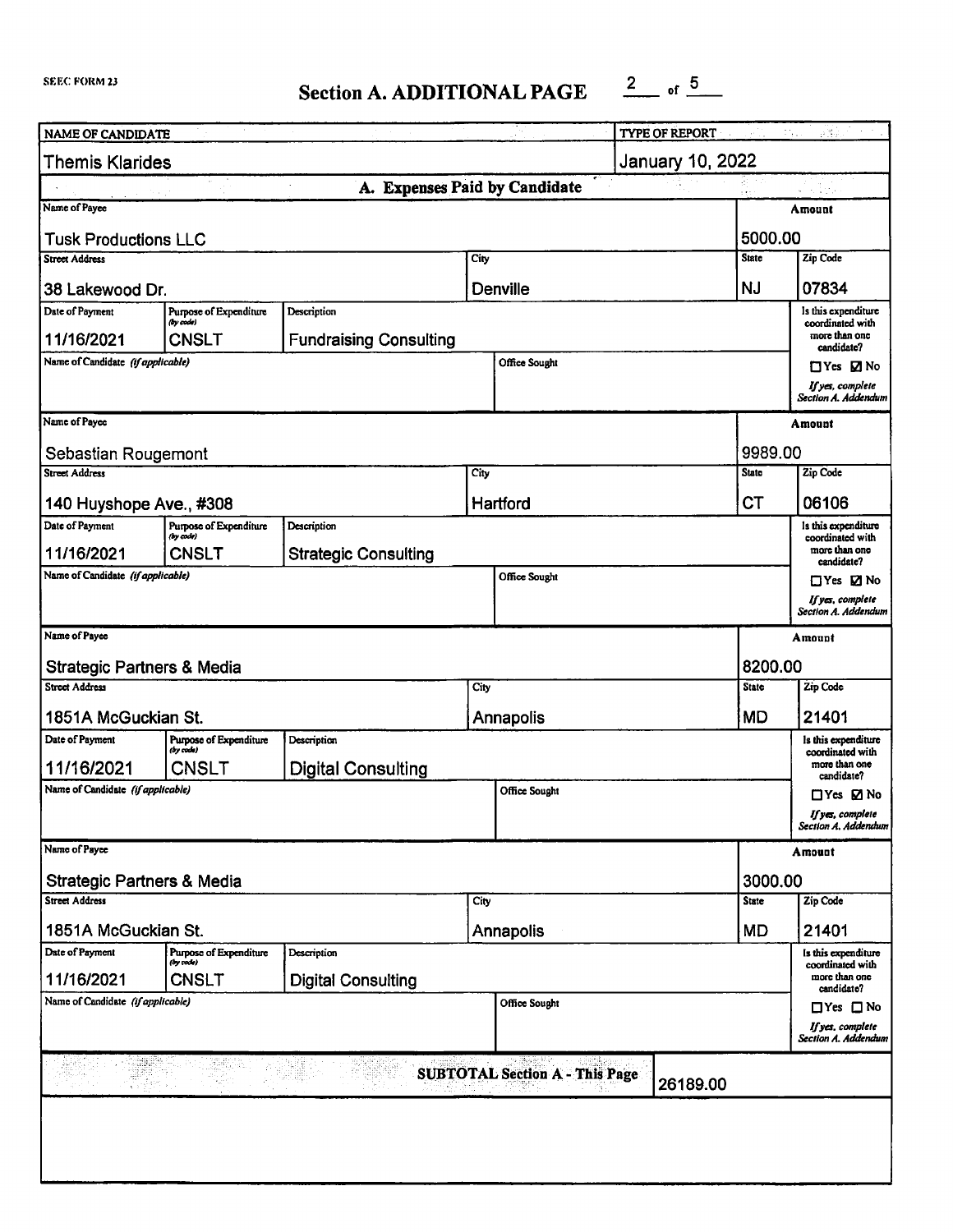# Section A. ADDITIONAL PAGE  $\frac{3}{2}$  of  $\frac{5}{2}$

| <b>NAME OF CANDIDATE</b>                   | Diagonal personal and<br>Second Contract Contract Contract Contract Contract Contract Contract Contract Contract Contract Contract Contract Contract Contract Contract Contract Contract Contract Contract Contract Contract Cont | Pertin.<br>Pertina<br>w. 2014년부<br>15 P.C<br>÷. |         | 공항<br>포함(1) 2011<br>사항(1) 30          | <b>TYPE OF REPORT</b> | ्राज्य               | $\frac{1}{2}$                                   |  |  |  |
|--------------------------------------------|-----------------------------------------------------------------------------------------------------------------------------------------------------------------------------------------------------------------------------------|-------------------------------------------------|---------|---------------------------------------|-----------------------|----------------------|-------------------------------------------------|--|--|--|
| <b>Themis Klarides</b><br>January 10, 2022 |                                                                                                                                                                                                                                   |                                                 |         |                                       |                       |                      |                                                 |  |  |  |
| A. Expenses Paid by Candidate<br>6649.er   |                                                                                                                                                                                                                                   |                                                 |         |                                       |                       |                      |                                                 |  |  |  |
| Name of Payee<br>Amount                    |                                                                                                                                                                                                                                   |                                                 |         |                                       |                       |                      |                                                 |  |  |  |
| 20000.00<br><b>Battleground Strategies</b> |                                                                                                                                                                                                                                   |                                                 |         |                                       |                       |                      |                                                 |  |  |  |
| <b>Street Address</b>                      |                                                                                                                                                                                                                                   |                                                 | City    |                                       |                       | State                | Zip Code                                        |  |  |  |
| 3545 13th St., NW #3                       |                                                                                                                                                                                                                                   |                                                 |         | Washington                            |                       | DC                   | 20010                                           |  |  |  |
| Date of Payment                            | Purpose of Expenditure<br>(by code)                                                                                                                                                                                               | Description                                     |         |                                       |                       |                      | is this expenditure<br>coordinated with         |  |  |  |
| 11/16/2021                                 | <b>CNSLT</b>                                                                                                                                                                                                                      | <b>Strategic Consulting</b>                     |         |                                       |                       |                      | more than one<br>candidate?                     |  |  |  |
| Name of Candidate (if applicable)          |                                                                                                                                                                                                                                   |                                                 |         | Office Sought                         |                       |                      | ⊡Yes ⊠ No                                       |  |  |  |
|                                            |                                                                                                                                                                                                                                   |                                                 |         |                                       |                       |                      | If yes, complete<br>Section A. Addendum         |  |  |  |
| Name of Payee                              |                                                                                                                                                                                                                                   |                                                 |         |                                       |                       |                      | Amount                                          |  |  |  |
| Paul Amarone                               |                                                                                                                                                                                                                                   |                                                 |         |                                       |                       | 5269.36              |                                                 |  |  |  |
| Street Address                             |                                                                                                                                                                                                                                   |                                                 | City    |                                       |                       | <b>State</b>         | Zip Code                                        |  |  |  |
|                                            |                                                                                                                                                                                                                                   |                                                 |         |                                       |                       |                      |                                                 |  |  |  |
| 1 Yale Ave.<br>Date of Payment             | <b>Purpose of Expenditure</b>                                                                                                                                                                                                     | Description                                     | Milford |                                       |                       | СT                   | 06460<br>Is this expenditure                    |  |  |  |
| 11/16/2021                                 | (by code)<br><b>CNSLT</b>                                                                                                                                                                                                         | <b>Strategic Consulting</b>                     |         |                                       |                       |                      | coordinated with<br>more than one               |  |  |  |
| Name of Candidate (if applicable)          |                                                                                                                                                                                                                                   |                                                 |         | Office Sought                         |                       |                      | candidate?<br>$\Box$ Yes $\Box$ No              |  |  |  |
|                                            |                                                                                                                                                                                                                                   |                                                 |         |                                       |                       |                      | If yes, complete                                |  |  |  |
|                                            |                                                                                                                                                                                                                                   |                                                 |         |                                       |                       |                      | Section A. Addendum                             |  |  |  |
| Name of Payee                              |                                                                                                                                                                                                                                   |                                                 |         |                                       |                       |                      | Amount                                          |  |  |  |
| Sebastian Rougemont                        |                                                                                                                                                                                                                                   |                                                 |         |                                       |                       | 9989.00              |                                                 |  |  |  |
| <b>Street Address</b>                      |                                                                                                                                                                                                                                   |                                                 | City    |                                       |                       |                      | Zip Code                                        |  |  |  |
| 140 Huyshope Ave., #308                    |                                                                                                                                                                                                                                   |                                                 |         | Hartford                              | <b>CT</b>             | 06106                |                                                 |  |  |  |
| Date of Payment                            | Purpose of Expenditure<br>(by code)                                                                                                                                                                                               | Description                                     |         |                                       |                       |                      | Is this expenditure<br>coordinated with         |  |  |  |
| 12/13/2021                                 | <b>CNSLT</b>                                                                                                                                                                                                                      | <b>Strategic Consulting</b>                     |         |                                       |                       |                      | more than one<br>candidate?                     |  |  |  |
| Name of Candidate (if applicable)          |                                                                                                                                                                                                                                   |                                                 |         | Office Sought                         |                       | $\Box$ Yes $\Box$ No |                                                 |  |  |  |
|                                            |                                                                                                                                                                                                                                   |                                                 |         |                                       |                       |                      | If yes, complete<br>Section A. Addendum         |  |  |  |
| Name of Payee                              |                                                                                                                                                                                                                                   |                                                 |         |                                       |                       |                      | Amount                                          |  |  |  |
| <b>Strategic Partners &amp; Media</b>      |                                                                                                                                                                                                                                   |                                                 |         |                                       |                       | 11200.00             |                                                 |  |  |  |
| Street Address                             |                                                                                                                                                                                                                                   |                                                 | City    |                                       |                       | <b>State</b>         | Zip Code                                        |  |  |  |
| 1851A McGuckian St.                        |                                                                                                                                                                                                                                   |                                                 |         | Annapolis                             |                       | <b>MD</b>            | 21401                                           |  |  |  |
| Date of Payment                            | Purpose of Expenditure<br>(by code)                                                                                                                                                                                               | Description                                     |         |                                       |                       |                      | is this expenditure                             |  |  |  |
| 12/13/2021                                 | <b>CNSLT</b>                                                                                                                                                                                                                      | <b>Digital Consulting</b>                       |         |                                       |                       |                      | coordinated with<br>more than one<br>candidate? |  |  |  |
| Name of Candidate (if applicable)          |                                                                                                                                                                                                                                   |                                                 |         | Office Sought                         |                       |                      | $\Box$ Yes $\Box$ No                            |  |  |  |
|                                            |                                                                                                                                                                                                                                   |                                                 |         |                                       |                       |                      | If yes, complete<br>Section A. Addendum         |  |  |  |
|                                            |                                                                                                                                                                                                                                   |                                                 |         |                                       |                       |                      |                                                 |  |  |  |
|                                            |                                                                                                                                                                                                                                   |                                                 |         | <b>SUBTOTAL Section A - This Page</b> | 46458.36              |                      |                                                 |  |  |  |
|                                            |                                                                                                                                                                                                                                   |                                                 |         |                                       |                       |                      |                                                 |  |  |  |
|                                            |                                                                                                                                                                                                                                   |                                                 |         |                                       |                       |                      |                                                 |  |  |  |
|                                            |                                                                                                                                                                                                                                   |                                                 |         |                                       |                       |                      |                                                 |  |  |  |
|                                            |                                                                                                                                                                                                                                   |                                                 |         |                                       |                       |                      |                                                 |  |  |  |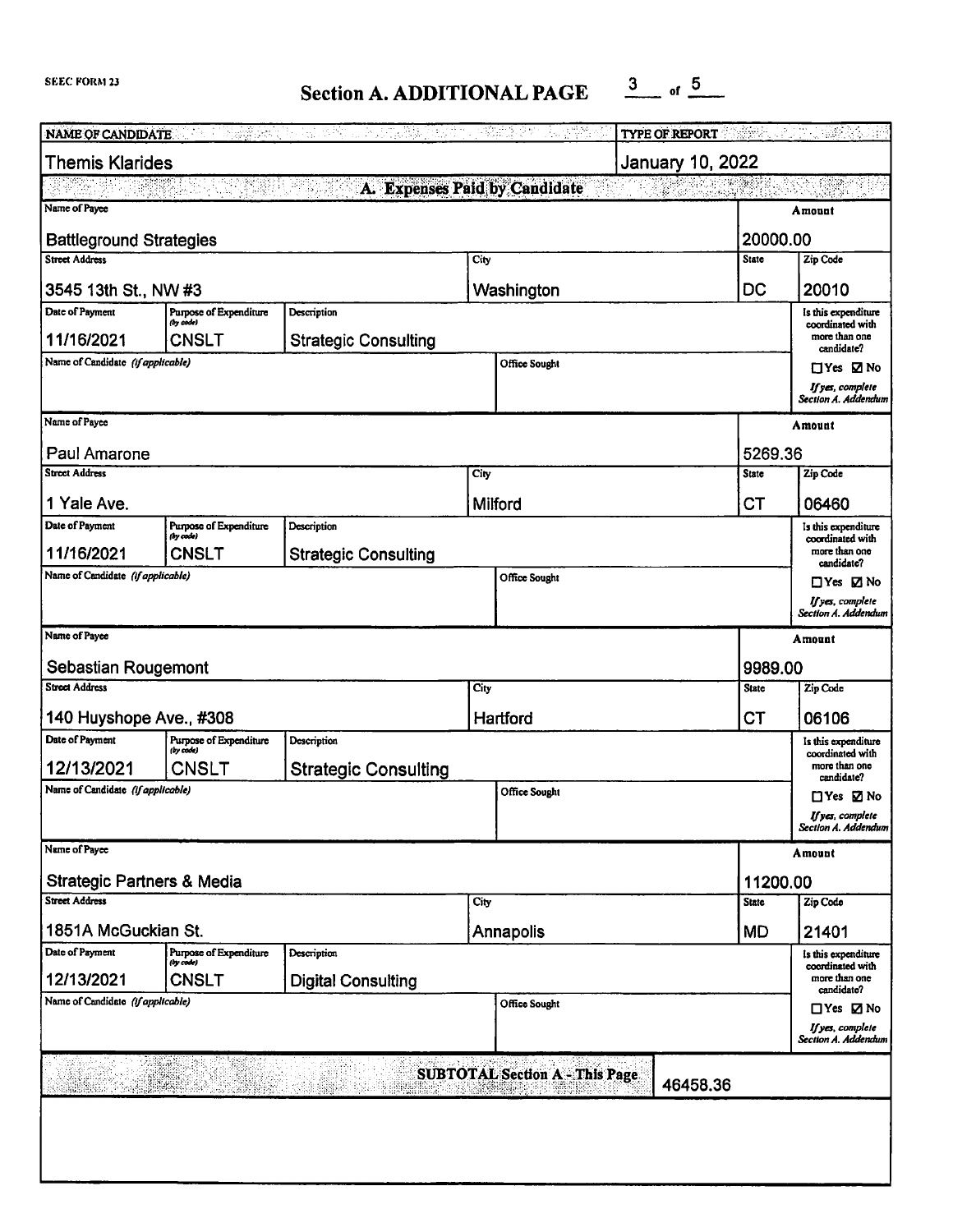## **Section A. ADDITIONAL PAGE**  $\frac{4}{1000}$  of  $\frac{5}{1000}$

| <b>TYPE OF REPORT AND RESIDENCE</b><br>전학자의<br>" 대학생에 대한 경찰의 정치가 되는것이라.<br>NAME OF CANDIDATE<br>3963 |                                     |                             |               |               |          |              |                                          |  |  |  |
|------------------------------------------------------------------------------------------------------|-------------------------------------|-----------------------------|---------------|---------------|----------|--------------|------------------------------------------|--|--|--|
| <b>Themis Klarides</b><br><b>January 10, 2022</b>                                                    |                                     |                             |               |               |          |              |                                          |  |  |  |
| PRATTY WARD WANT<br>A. Expenses Paid by Candidate<br>몇 달 나다<br>Salvage                               |                                     |                             |               |               |          |              |                                          |  |  |  |
| Name of Payee<br>Amount                                                                              |                                     |                             |               |               |          |              |                                          |  |  |  |
| <b>Battleground Strategies</b><br>20000.00                                                           |                                     |                             |               |               |          |              |                                          |  |  |  |
| <b>Street Address</b>                                                                                |                                     |                             | City          |               |          | <b>State</b> | Zip Code                                 |  |  |  |
| 3545 13th St., NW #3                                                                                 |                                     |                             |               | Washington    |          | DC           | 20010                                    |  |  |  |
| Date of Payment                                                                                      | Purpose of Expenditure<br>(by code) | Description                 |               |               |          |              | Is this expenditure<br>coordinated with  |  |  |  |
| 12/13/2021                                                                                           | <b>CNSLT</b>                        | <b>Strategic Consulting</b> |               |               |          |              | more than one<br>candidate?              |  |  |  |
| Name of Candidate (if applicable)                                                                    |                                     |                             |               | Office Sought |          |              | $\Box$ Yes $\Box$ No                     |  |  |  |
|                                                                                                      |                                     |                             |               |               |          |              | If yes, complete<br>Section A. Addendum  |  |  |  |
| Name of Payee                                                                                        |                                     |                             |               |               |          |              | Amount                                   |  |  |  |
| Paul Amarone                                                                                         |                                     |                             |               |               |          | 5520.54      |                                          |  |  |  |
| <b>Street Address</b>                                                                                |                                     |                             | City          |               |          | <b>State</b> | Zip Code                                 |  |  |  |
| 1 Yale Ave.                                                                                          |                                     |                             | Milford       |               |          | <b>CT</b>    | 06460                                    |  |  |  |
| Date of Payment                                                                                      | Purpose of Expenditure              | Description                 |               |               |          |              | Is this expenditure                      |  |  |  |
| 12/13/2021                                                                                           | (by code)<br>CNSLT                  | <b>Strategic Consulting</b> |               |               |          |              | coordinated with<br>more than one        |  |  |  |
| Name of Candidate (if applicable)                                                                    |                                     |                             |               | Office Sought |          |              | candidate?                               |  |  |  |
|                                                                                                      |                                     |                             |               |               |          |              | $\Box$ Yes $\Box$ No<br>If yes, complete |  |  |  |
|                                                                                                      |                                     |                             |               |               |          |              | Section A. Addendum                      |  |  |  |
| Name of Payee<br>Amount                                                                              |                                     |                             |               |               |          |              |                                          |  |  |  |
| The Garber Group                                                                                     |                                     |                             |               |               |          | 10000.00     |                                          |  |  |  |
| <b>Street Address</b>                                                                                |                                     |                             | City          |               |          | State        | Zip Code                                 |  |  |  |
| 100 Pearl St., 14th Fl.                                                                              |                                     |                             | Hartford      |               |          | <b>CT</b>    | 06103                                    |  |  |  |
| Date of Payment                                                                                      | Purpose of Expenditure<br>(by code) | Description                 |               |               |          |              | Is this expenditure<br>coordinated with  |  |  |  |
| 12/13/2021                                                                                           | CNSLT                               | <b>Legal Fees</b>           |               |               |          |              | more than one<br>candidate?              |  |  |  |
| Name of Candidate (if applicable)                                                                    |                                     |                             | Office Sought |               |          |              | $\Box$ Yes $\Box$ No                     |  |  |  |
|                                                                                                      |                                     |                             |               |               |          |              | lfyes, complete<br>Section A. Addendum   |  |  |  |
| Name of Payce                                                                                        |                                     |                             |               |               |          |              | Amount                                   |  |  |  |
| Murtha Cullina LLP                                                                                   |                                     |                             |               |               |          | 5000.00      |                                          |  |  |  |
| <b>Street Address</b>                                                                                |                                     |                             | City          |               |          | <b>State</b> | Zip Code                                 |  |  |  |
| 280 Trumbull St., 12th Fl.                                                                           |                                     |                             |               | Hartford      |          | СT           | 06103                                    |  |  |  |
| Date of Payment                                                                                      | Purpose of Expenditure<br>(by each) | Description                 |               |               |          |              | Is this expenditure<br>coordinated with  |  |  |  |
| 12/13/2021                                                                                           | <b>CNSLT</b>                        | <b>Legal Fees</b>           |               |               |          |              | more than one<br>candidate?              |  |  |  |
| Name of Candidate (if applicable)                                                                    |                                     |                             |               | Office Sought |          |              | $\Box$ Yes $\Box$ No                     |  |  |  |
|                                                                                                      |                                     |                             |               |               |          |              | If yes, complete<br>Section A. Addendum  |  |  |  |
| <b>SUBTOTAL Section A - This Page</b>                                                                |                                     |                             |               |               |          |              |                                          |  |  |  |
|                                                                                                      |                                     |                             |               |               | 40520.54 |              |                                          |  |  |  |
|                                                                                                      |                                     |                             |               |               |          |              |                                          |  |  |  |
|                                                                                                      |                                     |                             |               |               |          |              |                                          |  |  |  |
|                                                                                                      |                                     |                             |               |               |          |              |                                          |  |  |  |